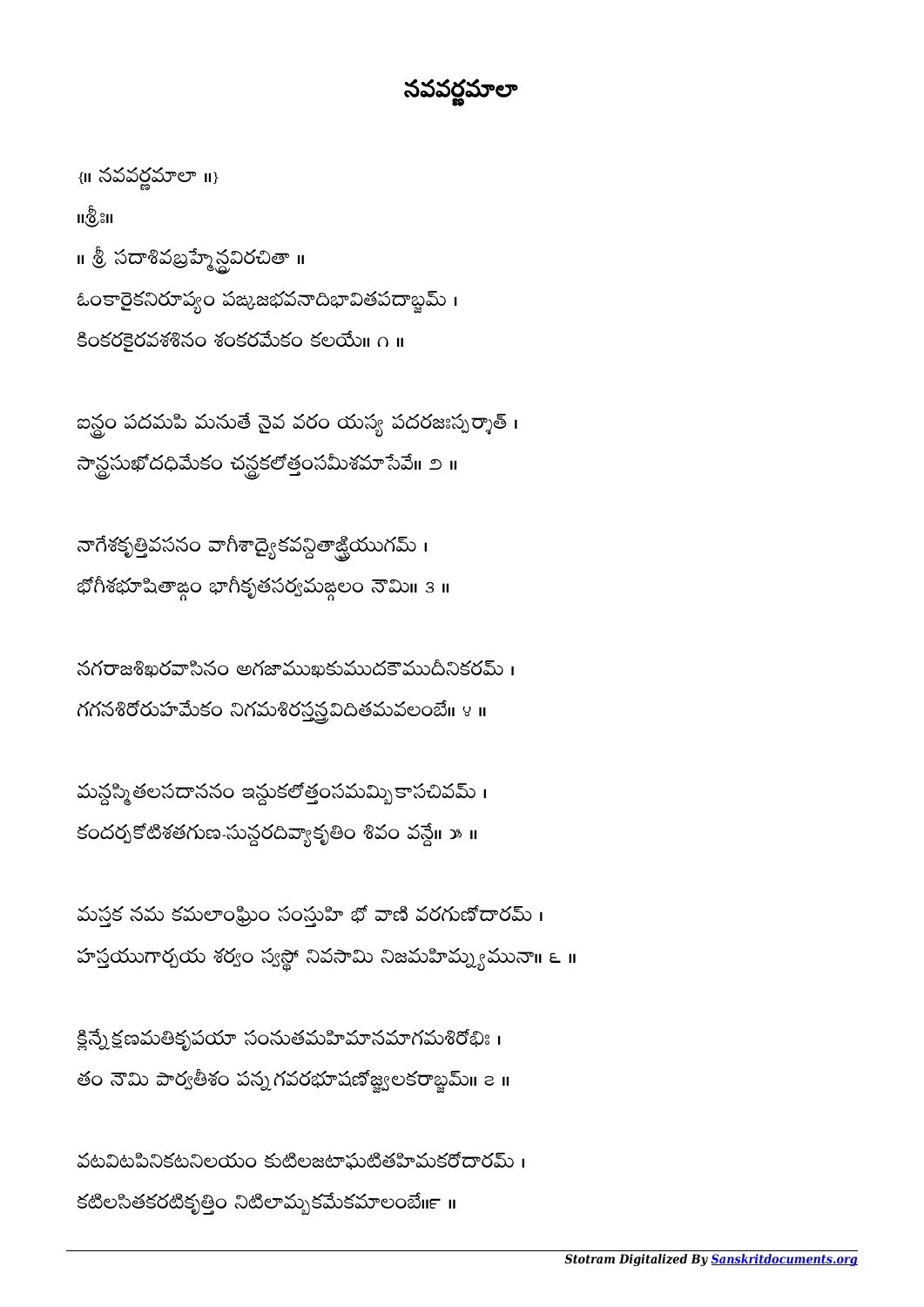వామాఙుకలితకాన్హం కామాన్తకమాదిదైవతం దాన్హమ్ । భూమానన్లఘనం తద్దామ కిమప్యన్తరాన్తరం భాతి॥ ౧౦ ॥

యదపాఙితాత్చబోధాత్భదమలభేల ఖణ్ణితాత్మ మాత్రమహమ్ । సదయం సాంబశివం తం మదనానకమాదిదైవతం నౌమి ∩∩ ॥

సౌస్నా తికమమృతజలైః సుస్మి తవదనేన్గుసముదితదిగన్తమ్ । సంస్థుతమమరగణైస్తం నిస్తులమహిమానమానతో உస్మి శివమ్॥ ౧౨ ॥

నవవర్ణమాలాస్తుతిమేతామాదిదేశికేన్లప్వ ధారయతః స్యాద్భుక్తిః సకలకలావాప్తిరథ పరా ముక్తిః॥ ౧౩ ॥

॥ ఇతి శ్రీ సదాశివబ్రహ్మేన్లవిరచితా నవవర్ణమాలా సంపూర్ణా॥

Endoded by N. Balasubramanian bbalu@satyam.net.in

Please send corrections to sanskrit@cheerful.com

Last updated  $\bar{\mathfrak{G}}$ oday

http://sanskritdocuments.org

Navavarnamala Lyrics in Telugu PDF % File name : navarNamAlA.itx % Category : varNamAlA % Location : doc\\_shiva % Author : sadAshivabrahmendra % Language : Sanskrit % Subject : philosophy/hinduism/religion % Transliterated by : N.Balasubramanian bbalu at satyam.net.in % Proofread by : N.Balasubramanian bbalu at satyam.net.in % Latest update : June 22, 2004 % Send corrections to : Sanskrit@cheerful.com % Site access : http://sanskritdocuments.org %